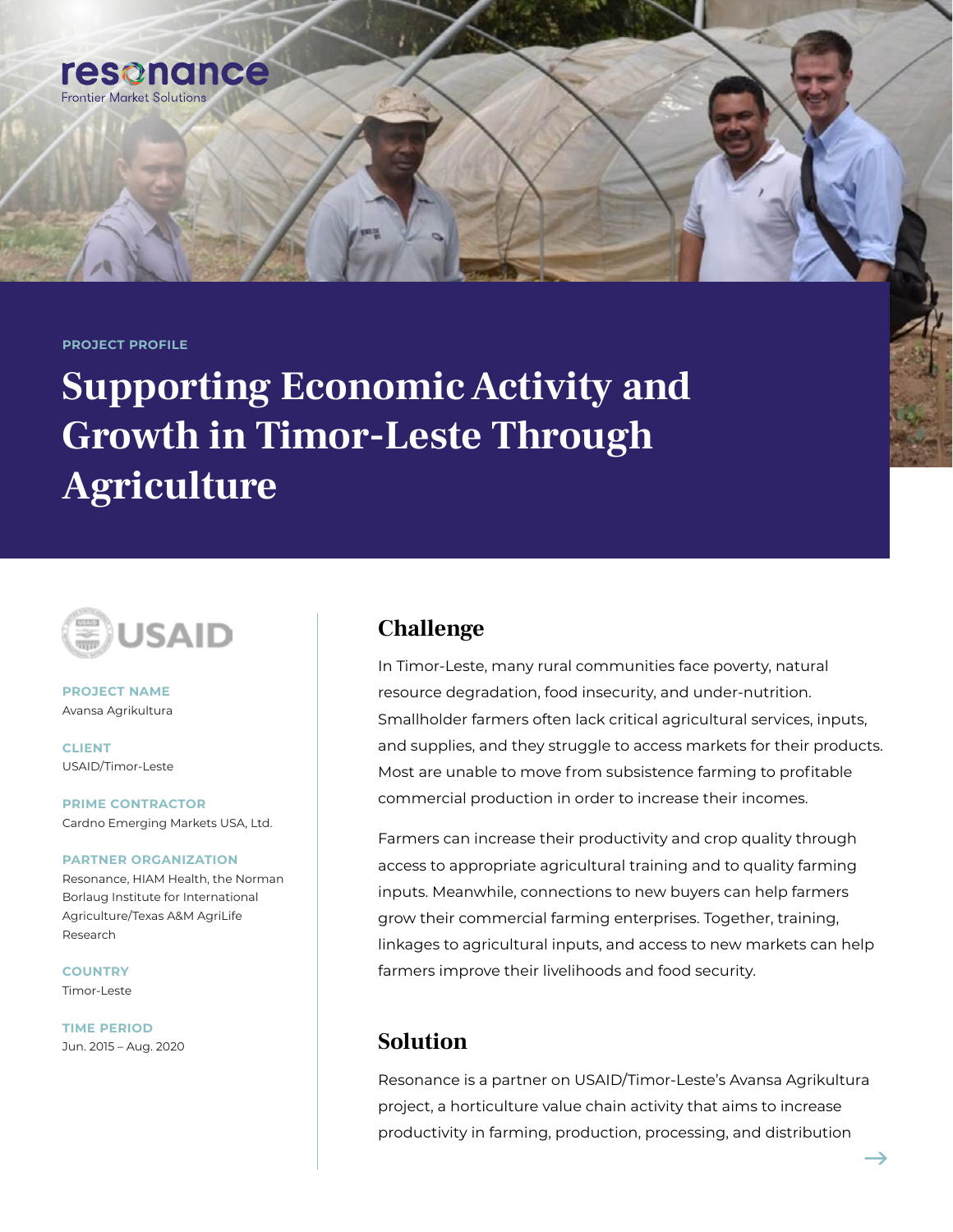### resonance

of vegetables, fruits, and legumes. The project works to stimulate and support increased economic activity and growth in targeted rural communities and districts in Timor-Leste. To do this, Avansa Agrikultura focuses on improving production practices; the functionality of farmer groups and associations; market linkages; and access to quality agricultural inputs and services, including access to finance. Resonance provides private sector engagement and market linkage support across key horticulture value chains in order to form meaningful and sustainable connections between farmers, input suppliers, and output buyers.

### **Key Results**

Resonance supports private sector engagement and market linkage activities through its in-country staff and strategic advisory support. Resonance's Dili-based team develops and supports agribusiness partnerships between farming communities and input suppliers or output buyers.

Key Resonance activities include:

- Through a Rapid Partnerships Appraisal, our team scoped and assessed 13 private sector partnership opportunities for the project.
- Our team has assisted in the development of 22 partnerships with buyers and collectors to facilitate greater farmer access to markets.
- Our team led an Information and Communications Technology (ICT) Assessment to evaluate the feasibility of introducing an electronic market information system for smallholder farmers and buyers in Timor-Leste.
- We conducted a Meteorological Data Assessment to leverage meteorological data frameworks for increasing agricultural productivity.
- We executed Export Opportunity Analyses to identify potential agricultural commodities for export.
- We have supported an access-to-finance activity that includes the development of a cost-share mechanism between two input suppliers, a micro-finance institution, and farmers in order to help farmers access agricultural technology.
- We also support monitoring and evaluation activities for Avansa Agrikultura, including technical assistance for the project's data collection system, the creation of a data collection dashboard, and the creation of agribusiness surveys.